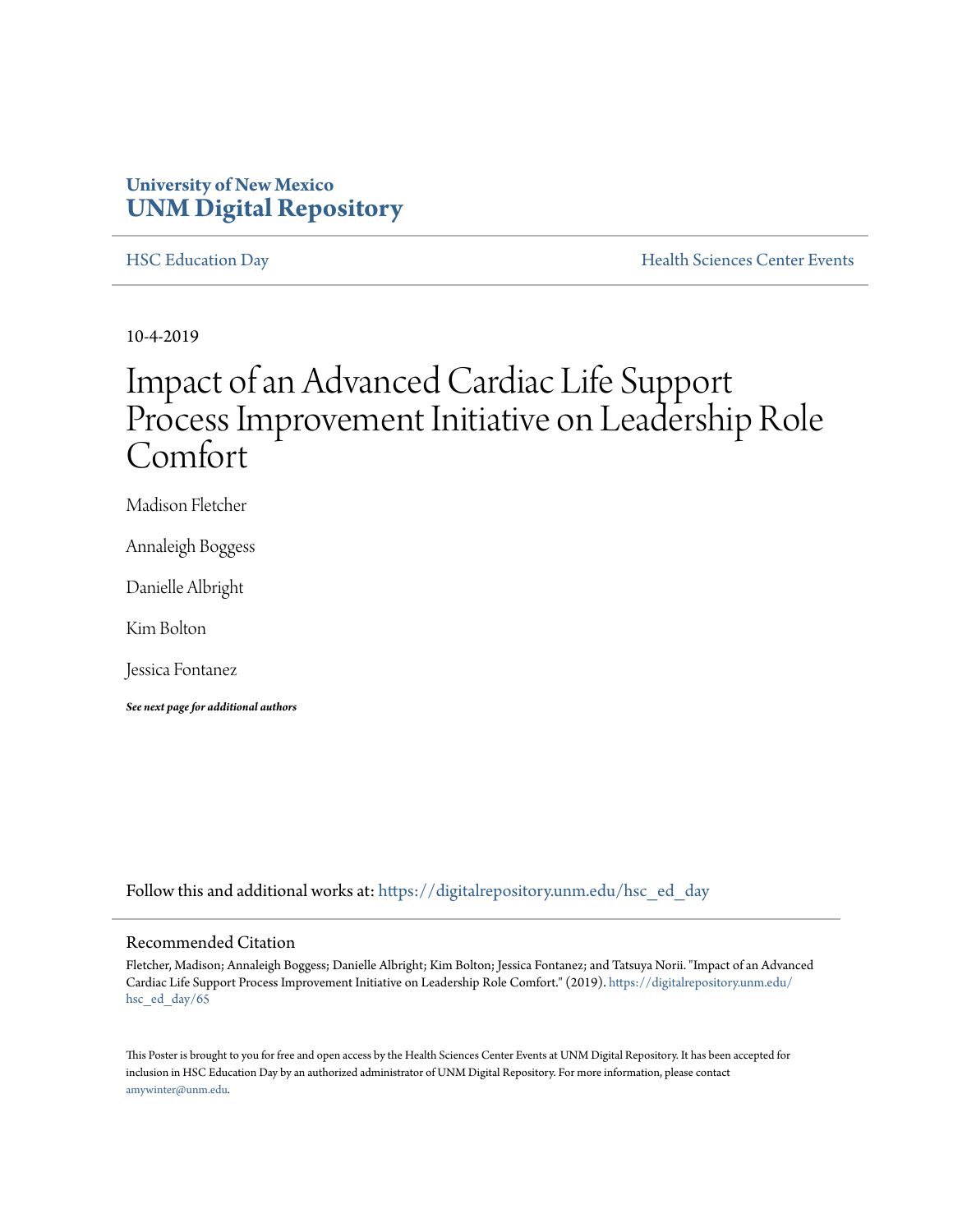### **Authors**

Madison Fletcher, Annaleigh Boggess, Danielle Albright, Kim Bolton, Jessica Fontanez, and Tatsuya Norii